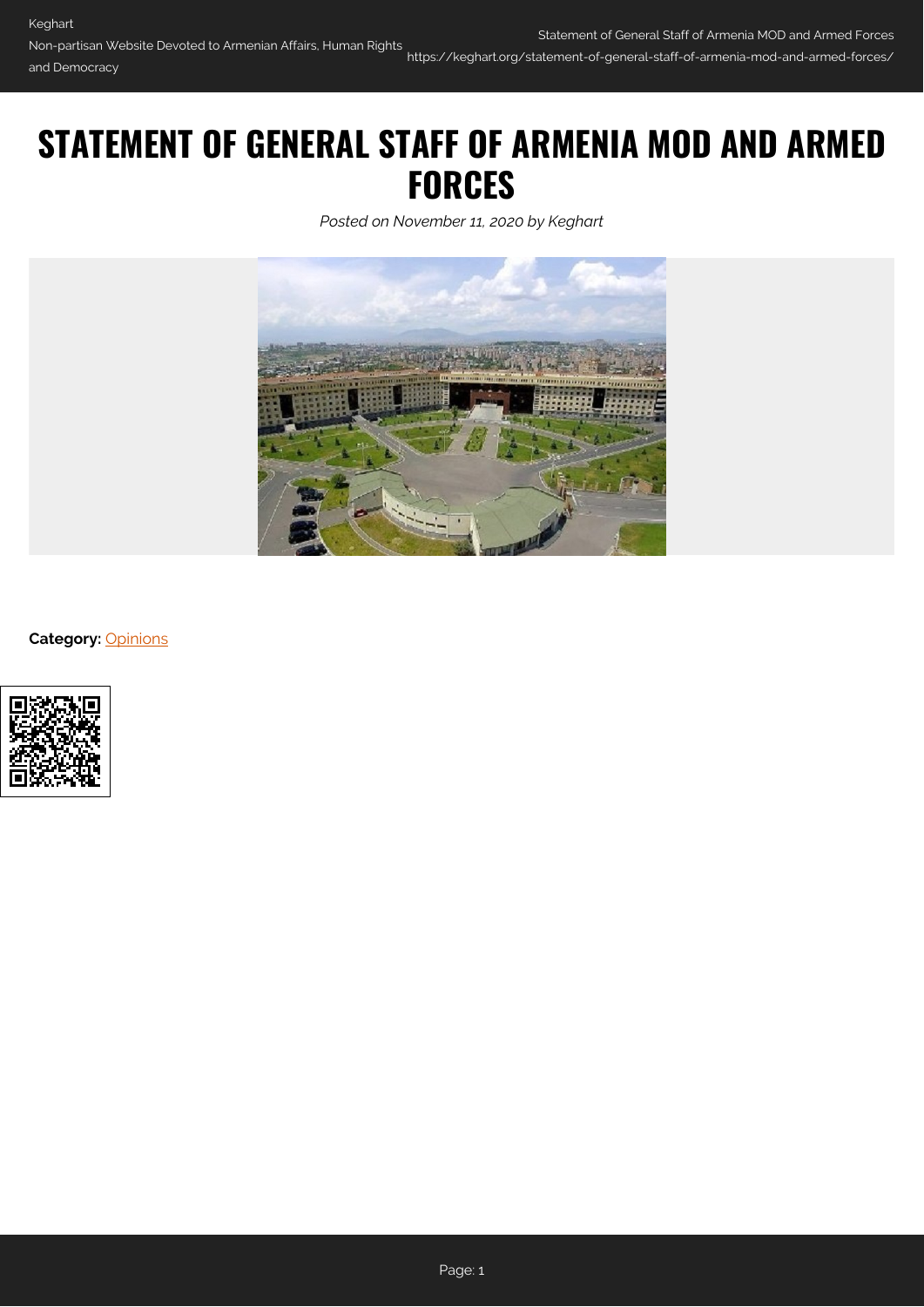## [Armenia News](https://news.am/eng/news/612428.html), 10 November 2020

The Ministry of Defense of Armenia and the General Staff of the Armed Forces issued a statement, which reads as follows:

## "Dear compatriots,

On September 27, a war was unleashed against Artsakh , which was unprecedented in terms of the forces, means, quantity, and type of armament involved. It was unprecedented also in the sense that our army was, in fact, fighting not only against the 10 million-strong Azerbaijani armed forces, but also against Turkey's direct military participation and full and unconditional political, military and diplomatic support, as well as several thousand mercenary terrorists.

Our army, in these conditions, did its best and the impossible to resist the enemy. Every soldier, officer and general of the Armenian army did his best for the defense of the Homeland, devoting himself to that struggle and creating many heroic stories. This war took away from us our best sons, whose memory will forever remain in the hearts of all of us—as real heroes of our time.

Each of you must be sure that no one should have the slightest doubt that our army has done the possible and the impossible. We have once again proved that we have unbreakable soldiers, officers and generals who are ready to sacrifice—without a second thought—their lives for the defense of our holy Motherland.

But it is time to stop the bloodshed. The political leaders of Armenia, Russia and Azerbaijan have reached an agreement, the content of which you are already familiar with. The war is not over in full, and the hostilities in Artsakh are still going on. Nevertheless, we support and we are obliged to implement our country's military-political leadership's decisions which were made on the basis of a comprehensive analysis and assessment of the situation. We must stop the bloodshed. We must find the bodies of all our heroes and bury them with military honor. We are obligated to try to soothe the pain of our mothers who have given birth to heroes and heal the wounds of the wounded. We must restore the potential of our army and strengthen it even more, turning it into a state-of-the-art and super-combat-ready fist. There is too much to do. The war is ending. The army has done its job and will continue to do its best.

We call on to refrain from actions that could undermine the foundations of the statehood and, learning from all possible mistakes, to build an incomparably strong and combat-ready army which our heroic people deserve."